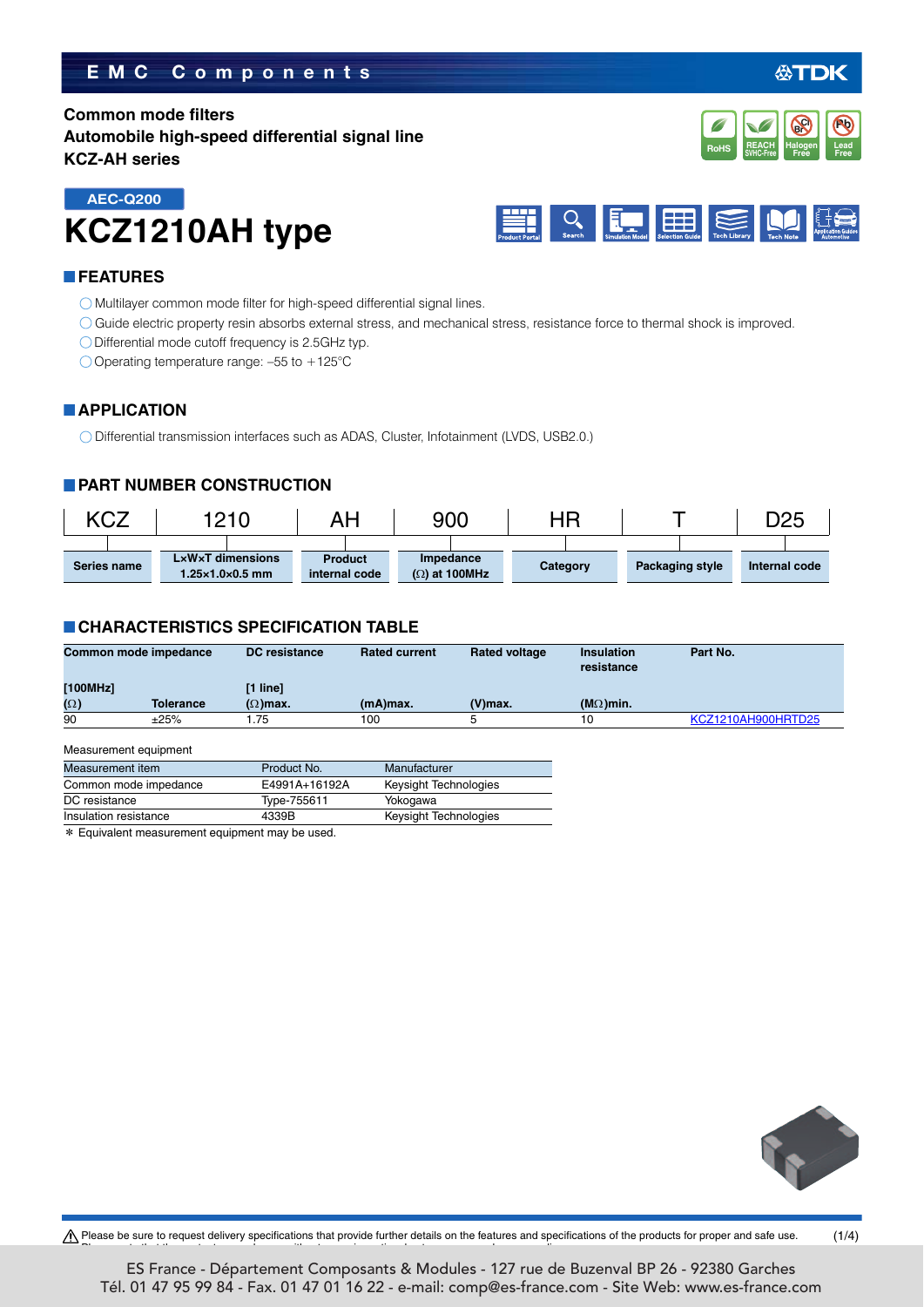# **KCZ1210AH type**

#### **IMPEDANCE VS. FREQUENCY CHARACTERISTICS**



Measurement equipment

| Product No.   | Manufacturer          |
|---------------|-----------------------|
| E4991A+16192A | Keysight Technologies |

\* Equivalent measurement equipment may be used.

 $\bigwedge$  Please be sure to request delivery specifications that provide further details on the features and specifications of the products for proper and safe use. (2/4)

Please note that the contents may change without any prior notice due to reasons such as upgrading.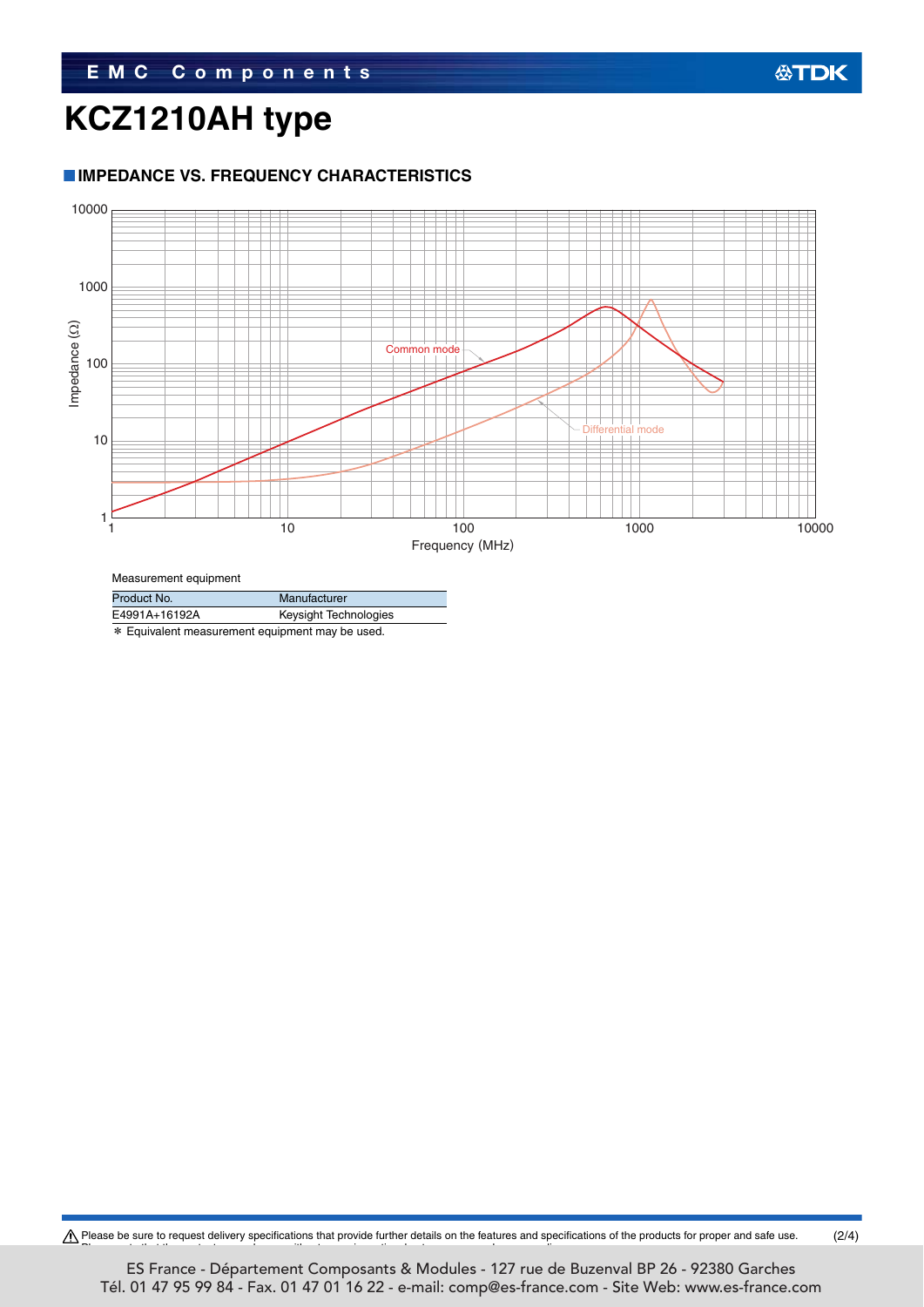# **KCZ1210AH type**

#### **SHAPE & DIMENSIONS**



#### **RECOMMENDED LAND PATTERN**



**CIRCUIT DIAGRAM**

4 3

1 2 • No polarity

**PACKAGING STYLE** 

## **REEL DIMENSIONS**



Dimensions in mm

#### **TAPE DIMENSIONS**



| <b>KCZ1210AH</b> | $1.17 + 0.03$ | $1.40 \pm 0.03$ | $0.63 + 0.03$ |
|------------------|---------------|-----------------|---------------|



Dimensions in mm

#### **PACKAGE QUANTITY**

| Package quantity | 4,000 pcs/reel |
|------------------|----------------|

#### **TEMPERATURE RANGE, INDIVIDUAL WEIGHT**

| <b>Operating</b><br>temperature range                      | <b>Storage</b><br>temperature range* | <b>Individual</b><br>weight |  |
|------------------------------------------------------------|--------------------------------------|-----------------------------|--|
| $-55$ to $+125$ °C                                         | $-55$ to $+125$ °C                   | 3.0 <sub>mg</sub>           |  |
| * The storage temperature range is for after the assembly. |                                      |                             |  |



#### $\bigwedge$  Please be sure to request delivery specifications that provide further details on the features and specifications of the products for proper and safe use. Please note that the contents may change without any prior notice due to reasons such as upgrading. (3/4)

Г

Tél. 01 47 95 99 84 - Fax. 01 47 01 16 22 - e-mail: comp@es-france.com - Site Web: www.es-france.com ES France - Département Composants & Modules - 127 rue de Buzenval BP 26 - 92380 Garches

### **RECOMMENDED REFLOW PROFILE**